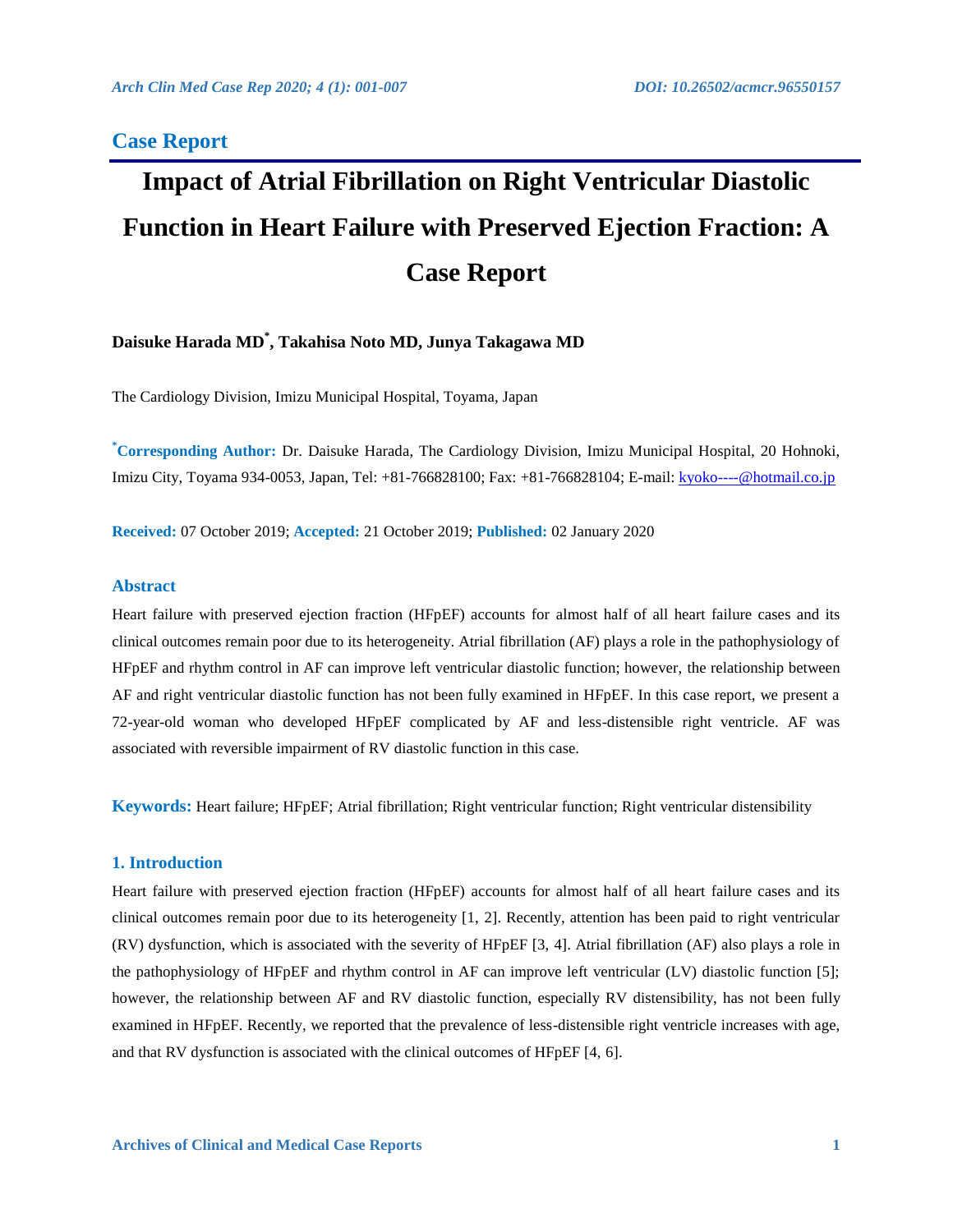In this case report, we present a 72-year-old woman who developed HFpEF complicated by AF and less-distensible right ventricle. AF was associated with reversible impairment of RV diastolic function based on the jugular venous pulse.

#### **2. Case Report**

A 72-year-old female presented with dyspnea during exercise and at rest, marked leg edema, weight gain of approximately 5 kg, and tachycardia associated with pleural effusion and lung congestion (Figure 1A). AF tachycardia was observed on her electrocardiogram (Figure 1B) and initial echocardiography assessment at emergency department demonstrated preserved left ventricular ejection fraction (LV ejection fraction 56%) (Figure 1C). She was diagnosed with acute decompensated heart failure due to heart failure with preserved ejection fraction (HFpEF) and atrial fibrillation (AF), and admitted to the high care unit (HCU). She was managed in the HCU with furosemide and nitroglycerin infusion, and non-invasive positive pressure ventilation. Two days after admission, bisoprolol (1.25 mg/day) was started to control the heart rate. She gradually recovered and no longer required medication or respiratory support. On day 4 of admission, detailed echocardiography was performed. The LV septal e' (Figure 1D) and elevated mitral E/e' ratio were 6.9 cm/s and 13, respectively. Moderate and severe valvular stenosis and regurgitation were not observed on echocardiography. Her RV systolic pressure was 35 mmHg; however, other RV function was unable to be assessed by echocardiography due to complex RV anatomy and jugular venous pulse was instead examined. Her jugular venous pulse waveform was indicative of dominant 'Y' descent deeper than the 'X' descent, a sign of less-distensible right ventricle (Figure 1E); however, signs of constrictive pericarditis, such as septal bounce and mitral inflow variation with respiration and cardiac amyloidosis, such as granular sparkling echoes, were not observed on echocardiography. The brain natriuretic peptide (BNP) was 462 pg/ml. On day 5 of admission, she underwent coronary CT angiography, but neither significant coronary artery stenosis nor pericardial calcification was observed, and there was no thickness on CT (Figure 1F).

Time-dependent changes in chest X-ray, mitral inflow of echocardiography, and jugular venous pulse are shown in Figure 2. At the time of hospital discharge, lung congestion and pleural effusion disappeared from chest X-ray (Figure 2A, upper), which led to the improved NYHA classification from IV to II and BNP (199 pg/ml); however, AF persisted. Only the E wave was observed and the deceleration time (DT) was 147 ms in mitral inflow (Figure 2A, middle). The pattern of less-distensible right ventricle was also observed (Figure 2A, lower). Bisoprolol (7.5 mg/day) was administered in order to control the heart rate at the time of hospital discharge. The follow-up electrocardiogram after 3 months exhibited sinus rhythm and improved BNP level (88 pg/ml). A slower DT of mitral inflow (232 ms), A wave, and RV relaxation abnormality pattern suggested by high A wave in jugular venous pulse were observed with no change in other LV indices (Figure 2B, middle and lower). Moreover, her NYHA class improved from II to I. Eighteen months after discharge, she had palpitations 3 days before medical examination. On the day of medical examination, she presented with leg edema and dyspnea on exertion. Cardiomegaly and pleural effusion were noted on chest X-ray (Figure 2C, upper). AF had recurred, the DT of mitral inflow was shorter (138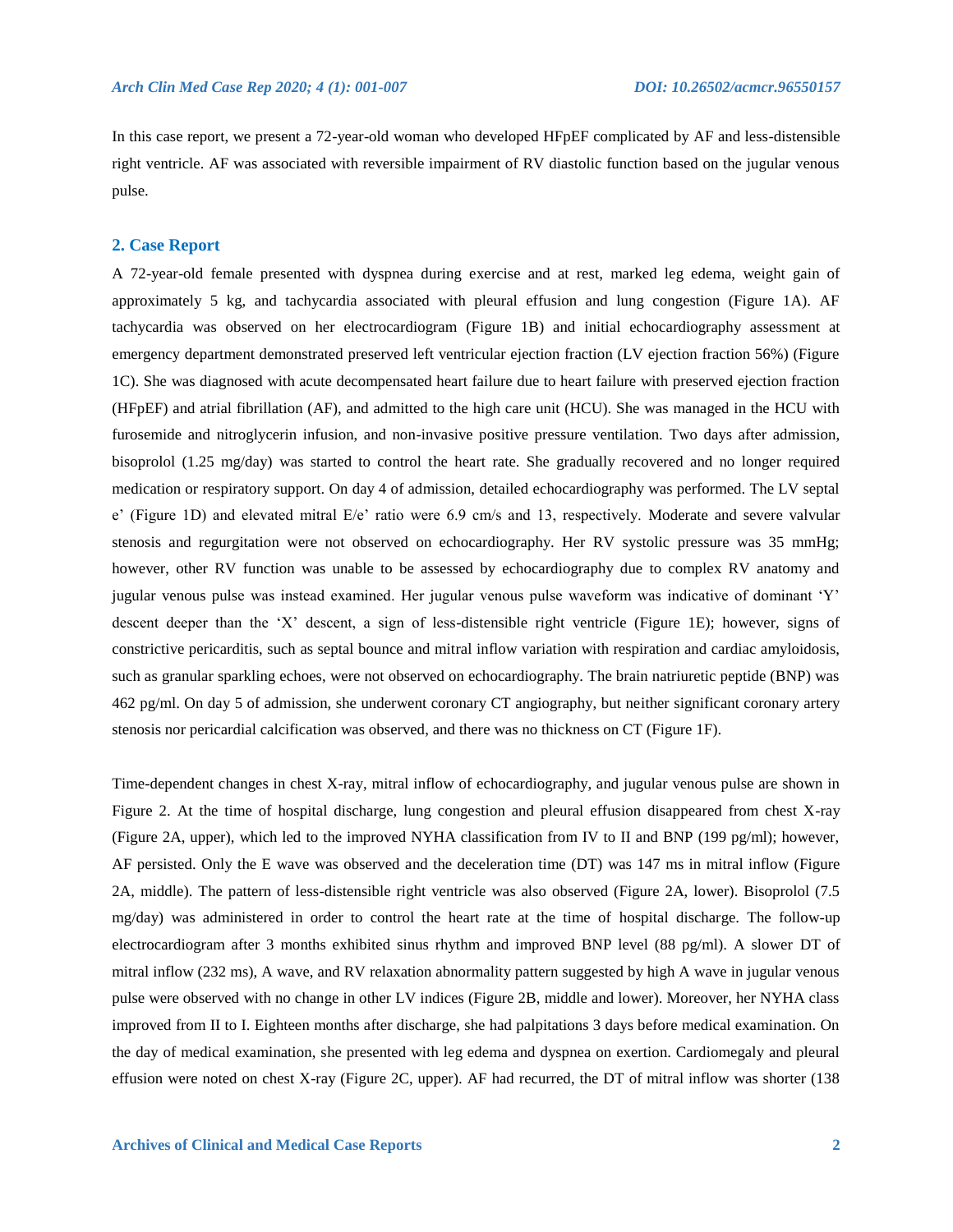## *Arch Clin Med Case Rep 2020; 4 (1): 001-007 DOI: 10.26502/acmcr.96550157*

ms), and her jugular venous waveform presented the less-distensible right ventricle pattern i.e., dominant 'Y' descent deeper than the 'X' descent (Figure 2C, meddle and lower).



**Figure 1:** Examinations performed during admission. A; Chest X-ray, B; electrocardiogram, and C; echocardiography on admission. D; Mitral septal e' and E; jugular venous pulse on day 4 of admission. F; Computed tomography on day 5 of admission.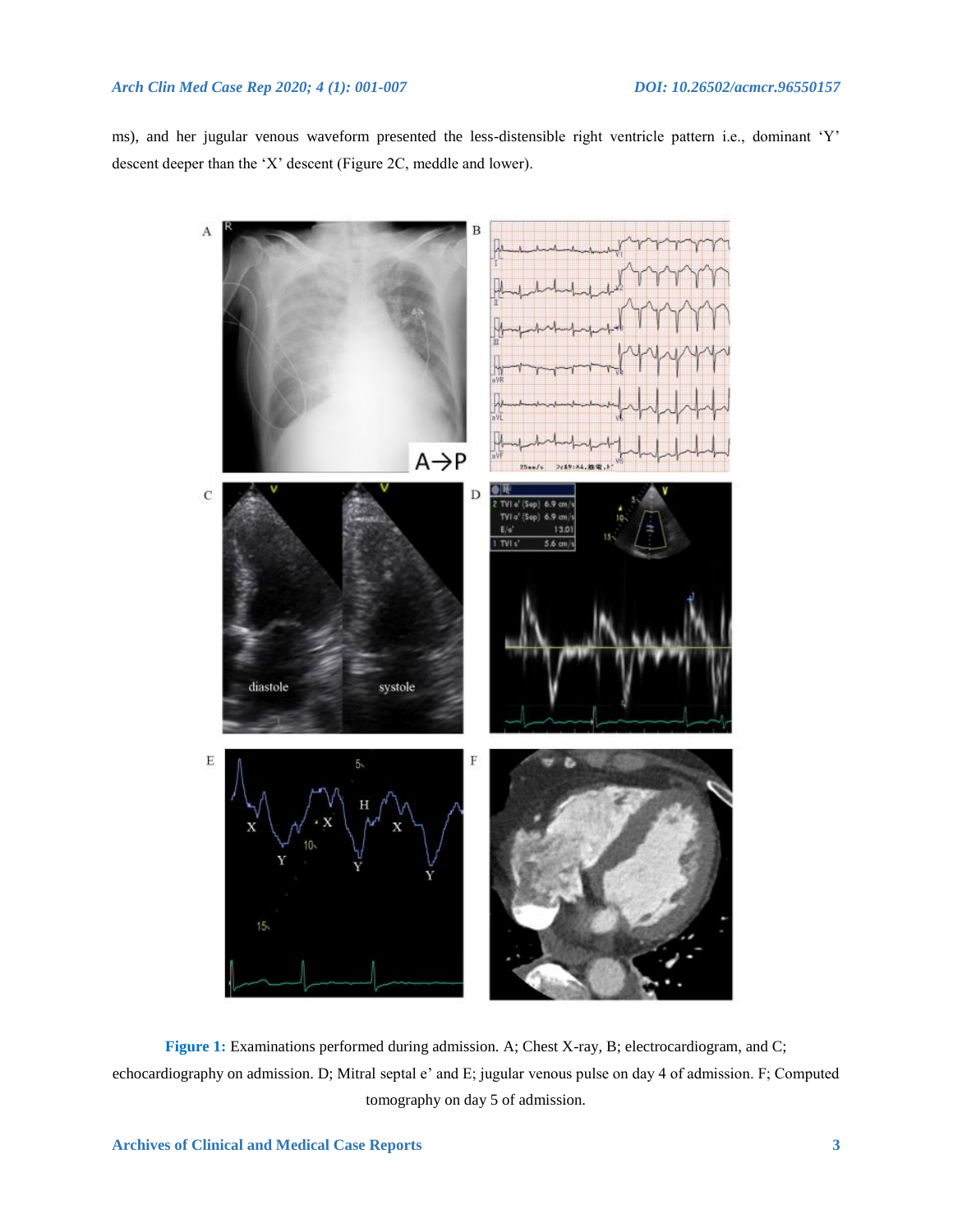

**Figure 2:** Time-dependent changes in CXR (upper), mitral inflow on echocardiography (middle), and jugular venous pulse (lower). A; At the time of hospital discharge, B; 3 months after discharge, C; 18 months after discharge. CXR, chest X-ray; JVP, jugular venous pulse.

## **3. Discussion**

The impact of AF on LV diastolic function has been examined in patients with HFpEF. AF affects LV diastolic function and catheter ablation can improve LV diastolic function by maintaining the sinus rhythm [5]. Recently, RV, but not LV, dysfunction was reported to be related to the clinical outcomes of patients with HFpEF [4, 7]; however, the relationship between RV diastolic function and AF in patients with HFpEF has not been examined in detail. Although assessment of RV diastolic function is needed to clarify the relationship between less-distensible right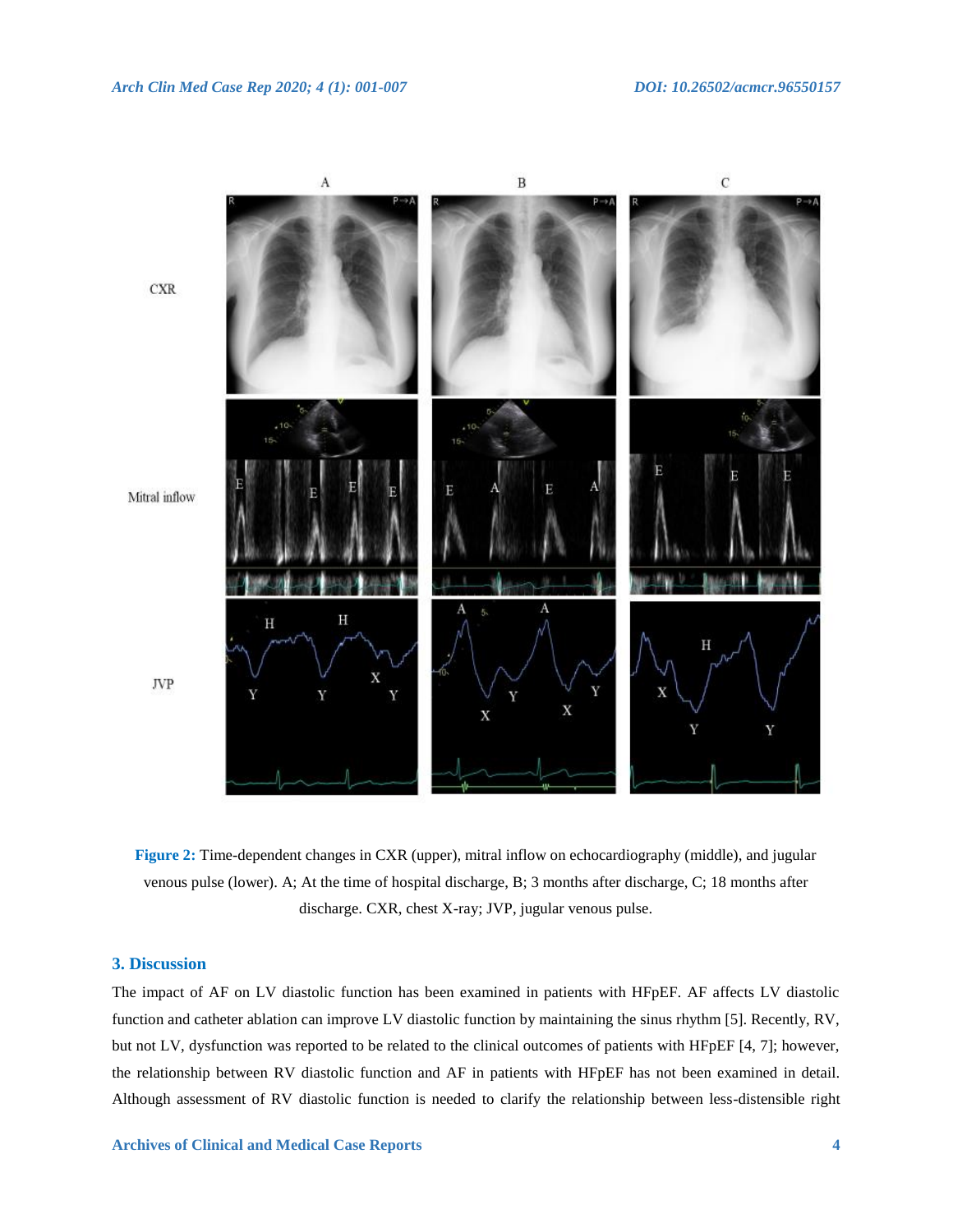ventricle and AF, echocardiographic quantitative assessment of RV function is often difficult due to the complex RV anatomy [8]. Instead of echocardiographic assessment, the jugular venous pulse was used to evaluate the RV diastolic function in this case. The jugular venous pulse is an outdated method for qualitative assessment, but its waveform can inform whether RV diastolic function is impaired and the preload reserve is limited [9-11].

In general, pattern of less-distensible right ventricle, dominant 'Y' descent deeper than the 'X' descent, can be seen in constrictive pericarditis and/or amyloidosis, which limits the preload reserve for the right ventricle, and this sign remains unchanged unless specific therapy for these diseases is performed. Why was RV distensiblity impaired in this case? Although subclinical amyloidosis, such as wild-type transthyretin amyloidosis, may be underdiagnosed [12], constrictive pericarditis and overt amyloidosis were not suggested by echocardiographic examination or CT scan. RV diastolic function is usually influenced by age-related change of the myocardium, increased RV afterload, and/or diastolic ventricular interaction [6, 13, 14]. The patient was 72-years-old, had increase in RV systolic pressure, and high LV filling pressure suggested by increase in mitral E/e' ratio. These features may have led to the RV diastolic dysfunction. AF may also have led to RV diastolic dysfunction. Jugular venous pulse waveform under the condition of sinus rhythm exhibited high A wave, RV relaxation abnormality pattern. AF tachycardia influenced the RV diastolic function and increased in RV filling pressure through incomplete RV relaxation in this case. In addition, atrial kick in the late diastolic phase disappeared due to AF and the ventricular preload depended more on inflow in the early diastolic phase, which may be represented by the shorter DT in the mitral inflow and deeper 'Y' in the jugular venous waveform. Thus, less-distensible right ventricle in this case may have been caused by the pathophysiological mechanisms described above. Moreover, RV diastolic function might be affected mainly by AF in this case, because the pattern of the jugular venous pulse waveform changed from less-distensible right ventricle to RV relaxation abnormality under the condition of sinus rhythm even if the RV diastolic function had been influenced by another factor, e.g. age-related change of the myocardium. To our knowledge, this is the first report of AF being associated with RV diastolic function based on the jugular venous pulse in a patient with HFpEF. High ventricular diastolic pressure increases atrial pressure, which may contribute to development of AF. Although the causality between AF and less-distensible right ventricle could not be discussed, vicious cycle might be formed between AF and less-distensible RV in this case.

The role of late diastolic ventricular filling in the stroke volume depends on the severity of ventricular distensibility. Non-distensible ventricle, such as constrictive pericarditis, has no filling fraction after the rapid filling period and atrial kick becomes meaningless [15]. On the other hand, less-distensible ventricle, such as restrictive cardiomyopathy, has a modest filling fraction, but definite slow filling and atrial contraction periods [10]. Indeed, the A wave in the jugular venous pulse and mitral inflow were observed and the BNP level improved under sinus rhythm in this case. Thus, atrial contraction plays an important role in maintaining the stroke volume and AF is a therapeutic target for this patient with HFpEF.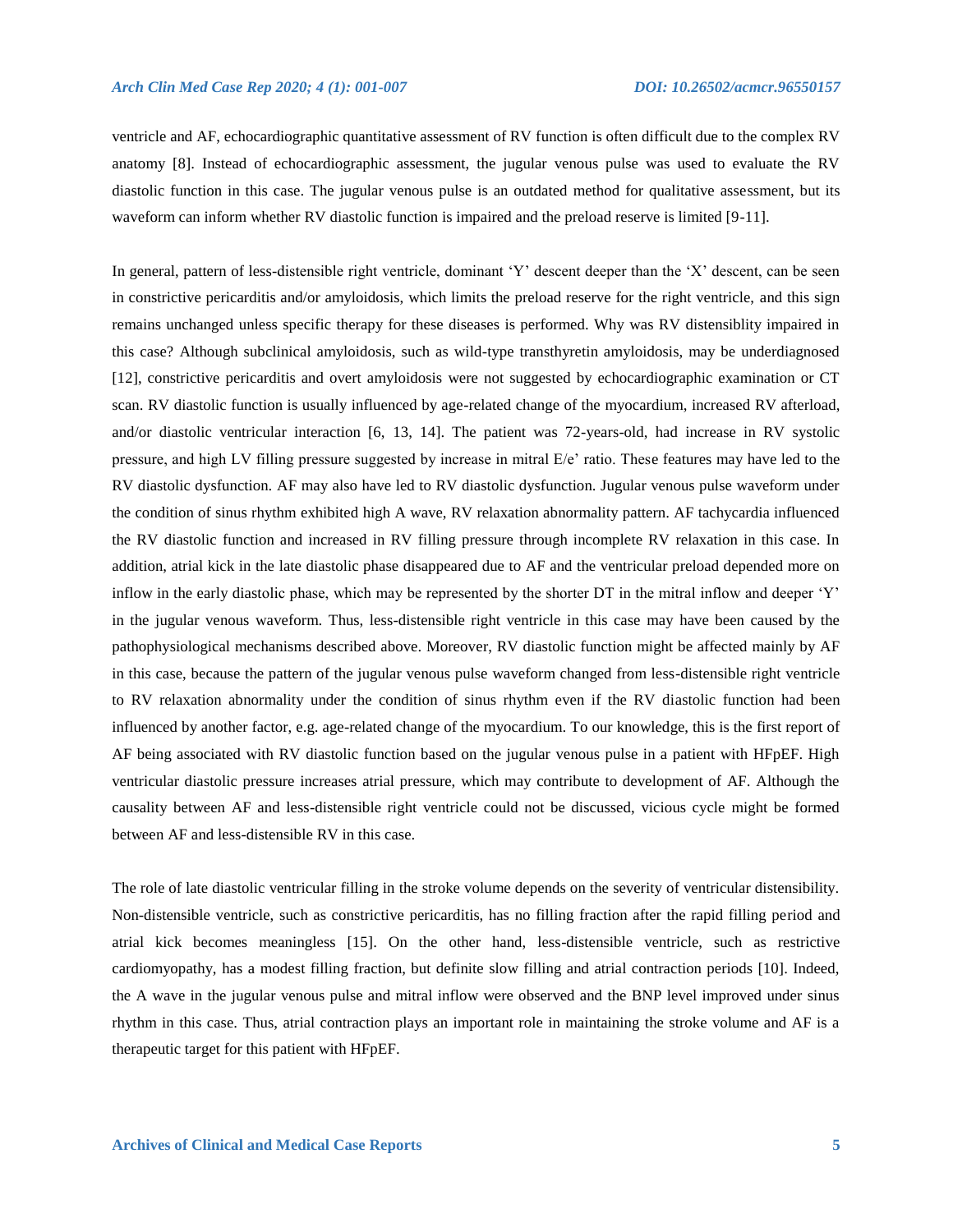## **4. Conclusion**

AF was associated with reversible impairment of RV diastolic function in this case. Rhythm control in AF may play an important role in preventing deterioration in some HFpEF patients.

## **Conflicts of Interest**

There are no conflicts of interest to declare.

#### **References**

- 1. Owan TE, Hodge DO, Herges RM, et al. Trends in prevalence and outcome of heart failure with preserved ejection fraction. N Engl J Med 355 (2006): 251-259.
- 2. Shah SJ, Katz DH, Deo RC. Phenotypic spectrum of heart failure with preserved ejection fraction. Heart Fail Clin 10 (2014): 407-418.
- 3. Shah AM, Claggett B, Sweitzer NK, et al. Cardiac structure and function and prognosis in heart failure with preserved ejection fraction: findings from the echocardiographic study of the Treatment of Preserved Cardiac Function Heart Failure with an Aldosterone Antagonist (TOPCAT) Trial. Circ Heart Fail 7 (2014): 740-751.
- 4. Harada D, Asanoi H, Noto T, et al. Prominent 'Y' descent is an ominous sign of a poorer prognosis in heart failure with preserved ejection fraction. ESC Heart Fail 6 (2019): 799-808.
- 5. Machino-Ohtsuka T, Seo Y, Ishizu T, et al. Efficacy, safety, and outcomes of catheter ablation of atrial fibrillation in patients with heart failure with preserved ejection fraction. J Am Coll Cardiol 62 (2013): 1857-1865.
- 6. Harada D, Asanoi H, Ushijima R, et al. Impact of right ventricular distensibility on congestive heart failure with preserved left ventricular ejection fraction in the elderly. Heart Vessels 33 (2018): 605-614.
- 7. Aschauer S, Kammerlander AA, Zotter-Tufaro C, et al. The right heart in heart failure with preserved ejection fraction: insights from cardiac magnetic resonance imaging and invasive haemodynamics. Eur J Heart Fail 18 (2016): 71-80.
- 8. Jurcut R, Giusca S, La Gerche A, et al. The echocardiographic assessment of the right ventricle: what to do in 2010?. Eur J Echocardiogr 11 (2010): 81-96.
- 9. Tavel ME. Clinical Phonocardiography and External Pulse Recording. (2<sup>nd</sup> Edn.) Chicago: Yearbook Medical Publishers (1976): 50-52 and 216-220.
- 10. Kushwaha SS, Fallon JT, Fuster V. Restrictive cardiomyopathy. N Engl J Med 336 (1997): 267-276.
- 11. Reddy PS, Leon DF, Shaver JA. Pericardial Disease. New York: Raven Press (1982): 278-279.
- 12. González-López E, Gallego-Delgado M, Guzzo-Merello G, et al. Wild-type transthyretin amyloidosis as a cause of heart failure with preserved ejection fraction. Eur Heart J 36 (2015): 2585-2594.
- 13. Olivetti G, Melissari M, Capasso JM, et al. Cardiomyopathy of the aging human heart. Myocyte loss and reactive cellular hypertrophy. Circ Res 68 (1991): 1560-1568.